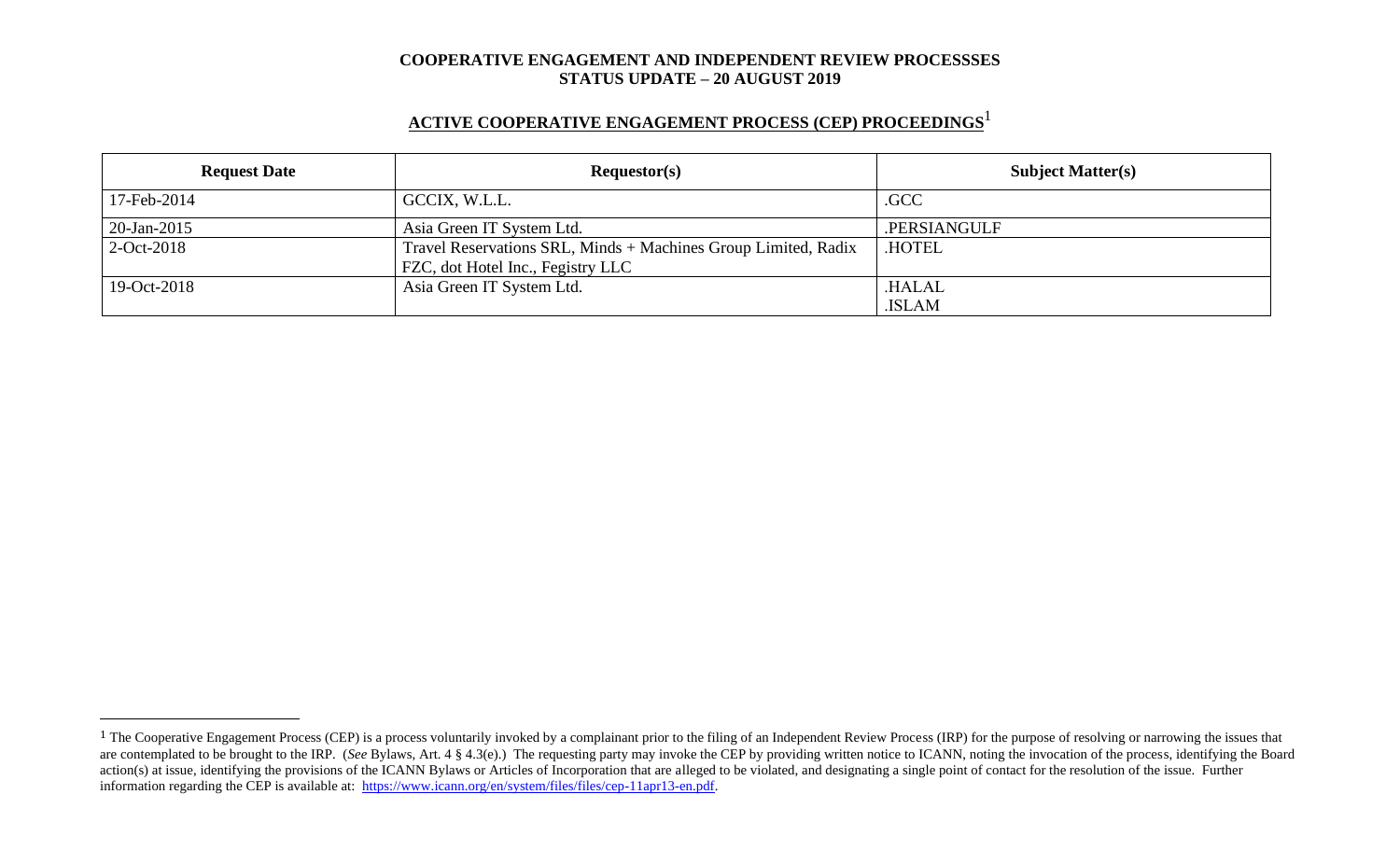# **RECENTLY CLOSED COOPERATIVE ENGAGEMENT PROCESS (CEP) PROCEEDINGS**

| . Date(s)<br><b>Request</b> | - Kequestorts                                           | Matte<br>NIID<br>.100 | <br><b>IRI</b><br>----<br>Deadlıne<br>THIN              |
|-----------------------------|---------------------------------------------------------|-----------------------|---------------------------------------------------------|
| $-2010$                     | $  -$<br>$\mathbf{D}$ otk<br>Foundation<br>"K1ds"<br>νv | <b>KIDS</b>           | $\sim$ $\sim$ $\sim$ $\sim$<br>גו `<br>N/<br>'ithdrawn' |

<sup>&</sup>lt;sup>2</sup> The CEP process provides that "[i]f ICANN and the requestor have not agreed to a resolution of the issues upon the conclusion of the cooperative engagement process, or if issues remain for a request for independent review, the requestor's time to file a request for independent review designated in the Bylaws shall be extended for each day of the cooperative engagement process, but in no event, absent mutual written agreement by the parties, shall the extension be for more than fourteen (14) days." (https://www.icann.org/en/system/files/files/cep-11apr13-en.pdf)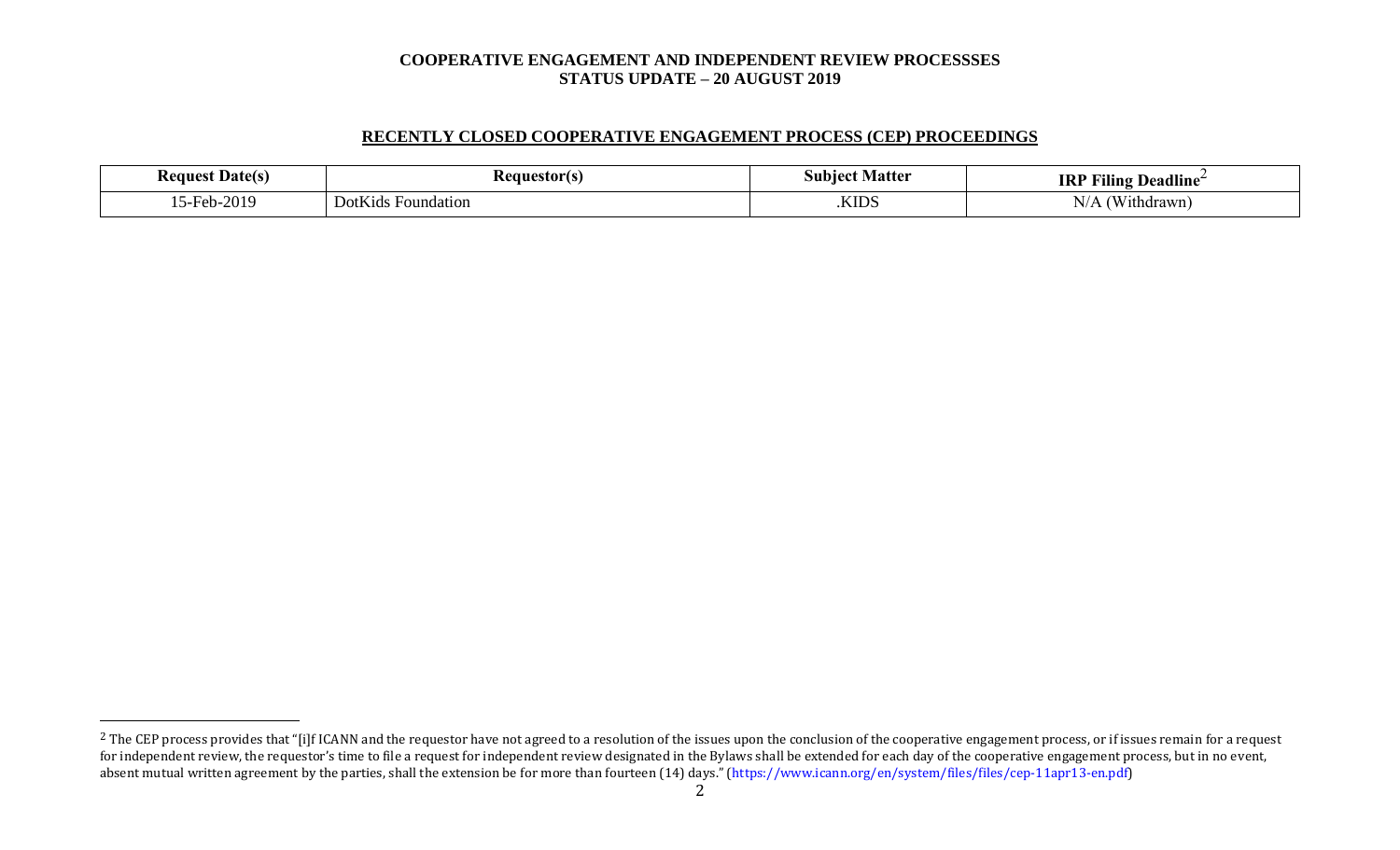| <b>ACTIVE INDEPENDENT REVIEW PROCESS (IRP) PROCEEDINGS<sup>3</sup></b> |  |  |
|------------------------------------------------------------------------|--|--|
|                                                                        |  |  |

| Date ICANN           | Date IRP            |                                |                       |                                                                                          |
|----------------------|---------------------|--------------------------------|-----------------------|------------------------------------------------------------------------------------------|
| <b>Received</b>      | <b>Commenced by</b> | <b>Requestor</b>               | <b>Subject Matter</b> | <b>Status</b>                                                                            |
| <b>Notice of IRP</b> | <b>ICDR</b>         |                                |                       |                                                                                          |
| 14-Nov-2018          | 26-Nov-2018         | Afilias Domains No. 3 Limited  | .WEB                  | Panel Selection: Full Panel confirmed on 20 August 2019.                                 |
|                      |                     | https://www.icann.org/resource |                       |                                                                                          |
|                      |                     | $s/pages/irp-afilias-v-icann-$ |                       | Materials: Written submissions, Declaration(s), and Scheduling Order(s) are posted here. |
|                      |                     | $2018 - 11 - 30 - en$          |                       |                                                                                          |
|                      |                     |                                |                       | Hearing(s): No hearings are currently scheduled.                                         |

<sup>&</sup>lt;sup>3</sup> IRP proceedings initiated before 1 October 2016 are subject to the Bylaws in effect before 1 October 2016: The Independent Review Process (IRP) is a process by which any person materially affected by a decision or action by the Board that he or she asserts is inconsistent with the Articles of Incorporation or Bylaws may submit a request for independent review of that decision or action. (See Bylaws, Art. IV, § 3.) In order to be materially affected, the person must suffer injury or harm that is directly and causally connected to the Board's alleged violation of the Bylaws or the Articles of Incorporation, and not as a result of third parties acting in line with the Board's action. Further information regarding the IRP is available at: [https://www.icann.org/resources/pages/mechanisms-2014-03-20-en.](https://www.icann.org/resources/pages/mechanisms-2014-03-20-en)

IRP proceedings initiated on or after 1 October 2016 are subject to the Bylaws in effect as of 1 October 2016: The IRP is intended to hear and resolve Disputes for the following purposes: (i) ensure that ICANN does not exceed the scope of its Mission and otherwise complies with its Articles of Incorporation and Bylaws; (ii) empower the global Internet community and Claimants to enforce compliance with the Articles of Incorporation and Bylaws through meaningful, affordable and accessible expert review of Covered Actions (as defined in § 4.3(b)(i)); (iii) ensure that ICANN is accountable to the global Internet community and Claimants; (iv) address claims that ICANN has failed to enforce its rights under the IANA Naming Function Contract (as defined in Section 16.3(a)); (v) provide a mechanism by which direct customers of the IANA naming functions may seek resolution of PTI (as defined in Section 16.1) service complaints that are not resolved through mediation; (vi) reduce Disputes by creating precedent to guide and inform the Board, Officers (as defined in Section 15.1), Staff members, Supporting Organizations, Advisory Committees, and the global Internet community in connection with policy development and implementation; (vii) secure the accessible, transparent, efficient, consistent, coherent, and just resolution of Disputes; (viii) lead to binding, final resolutions consistent with international arbitration norms that are enforceable in any co with proper jurisdiction; and (ix) provide a mechanism for the resolution of Disputes, as an alternative to legal action in the civil courts of the United States or other jurisdictions. (*See* Bylaws, Art. 4, § 4.3)